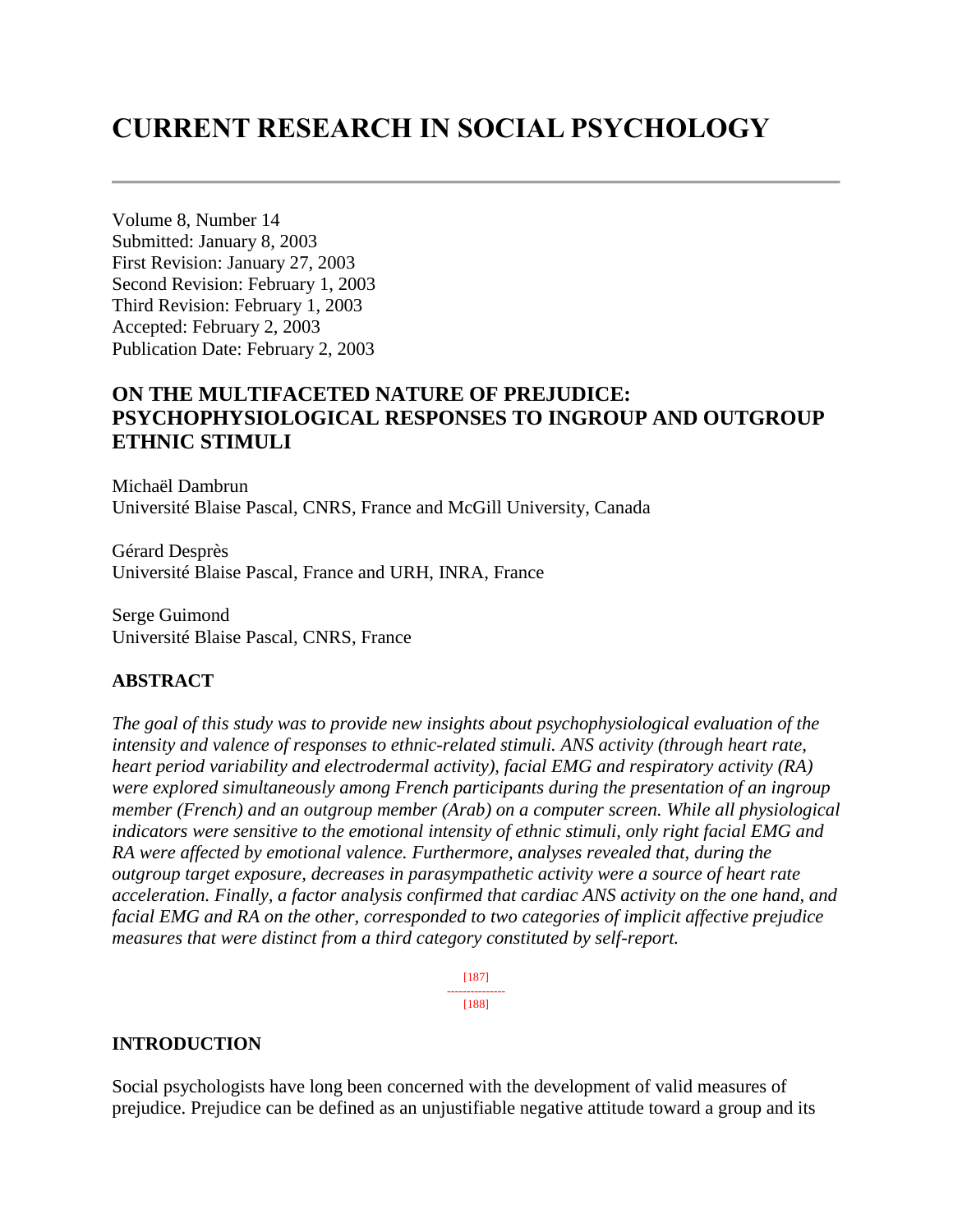individual members (Allport, 1954; Myers, 1993). Self-report measures of prejudice based on introspection have shown some limitations (Greenwald & Banaji, 1995; Nisbett & Wilson, 1977). In fact, because explicit attitudes operate in a conscious fashion and are almost entirely under the control of the respondent, nothing prevents a racist individual from reporting positives racial attitudes on a questionnaire (see Fazio, Jackson, Dunton, & Williams, 1995; Sigall & Page., 1971). Widespread concerns about the validity of explicit attitudes has stimulated the development of less reactive measures of intergroup attitudes. While priming procedures (see for a recent review, Brauer, Wasel & Niedenthal, 2000) assess the cognitive component of intergroup attitudes, psychophysiological methods assess their affective component (Guglielmi, 1999). In light of the key role attributed to affect in current conceptualizations of prejudice (Hilton & von Hippel, 1996; Mackie & Smith, 1998), psychophysiological investigations are needed to understand the multifaceted nature of prejudice.

At least four components of intergroup attitudes can be distinguished (see Guglielmi, 1999): the cognitive explicit component (assessed by explicit measures of stereotyping), the affective explicit component (assessed by explicit prejudice scales), the cognitive implicit component (assessed by priming measures; e.g. Lexical Decision Task), and the affective implicit component (assessed by psychophysiological measures; e.g. EMG). Several psychophysiological approaches have been found valuable for assessing the intensity and/or valence of emotional responses like prejudice (see for a recent review, Guglielmi 1999). Emotional intensity refers to the general arousal elicited by a stimulus. But, emotional events can also be differentiated on the basis of whether they are positive or negative (pleasant vs. unpleasant,…). These valenced emotional events differ in the degree to which they arouse the individual (Bradley, 2000). In the context of prejudice, while some psychophysiological measures seem to assess only the intensity of affective reactions, others seem able to differentiated both valence and intensity. In the present study, we distinguish between three kinds of psychophysiological measures to assess prejudice: (1) Autonomic Nervous System (ANS) based measures [1] ; (2) facial electromyographical activity (EMG); and, (3) respiratory activity (RA). For each psychophysiological indicator, we submit and test specific hypotheses.

ANS activity based investigations reveal generally that outgroup targets illicit more electrodermal activity (Rankin & Campbell, 1955) and cardiac activity (Einarsen, & al., 1991; Vrana & Rollock, 1996, cited by Jones, 1997) than ingroup targets. Though it is quite accepted that electrodermal activity does index only emotional intensity, it seems that cardiovascular reactivity can index a variety of emotional and motivational states such as challenge and threat appraisals, effort mobilization and disengagement, and appetitive versus aversive states (see Blascovich & Tomaka, 1996; Blascovich & Mendes, 2000; Smith & Gerin, 1998; Wright & Kirby, 2001). For example, Blascovich, Mendes, Hunter, Lickel & Kowai-Bell (2001) reveal that perceivers interacting with stigmatized partners exhibited cardiovascular reactivity consistent with threat when compared with participants interacting with nonstigmatized partners, who exhibited challenge reactivity. However, it cannot be inferred that those who exhibited cardiovascular threat responses are those who are the most prejudiced. In fact, several research studies suggest that both electrodermal and cardiovascular responses to ethnic-related stimuli are not significantly related to participant's explicit prejudice level as measured by self-reports (see for a review, Guglielmi, 1999). In other words, ANS measures seem to be a better indicator of intergroup anxiety or threat than of evaluative direction of responses to ethnic-related stimuli.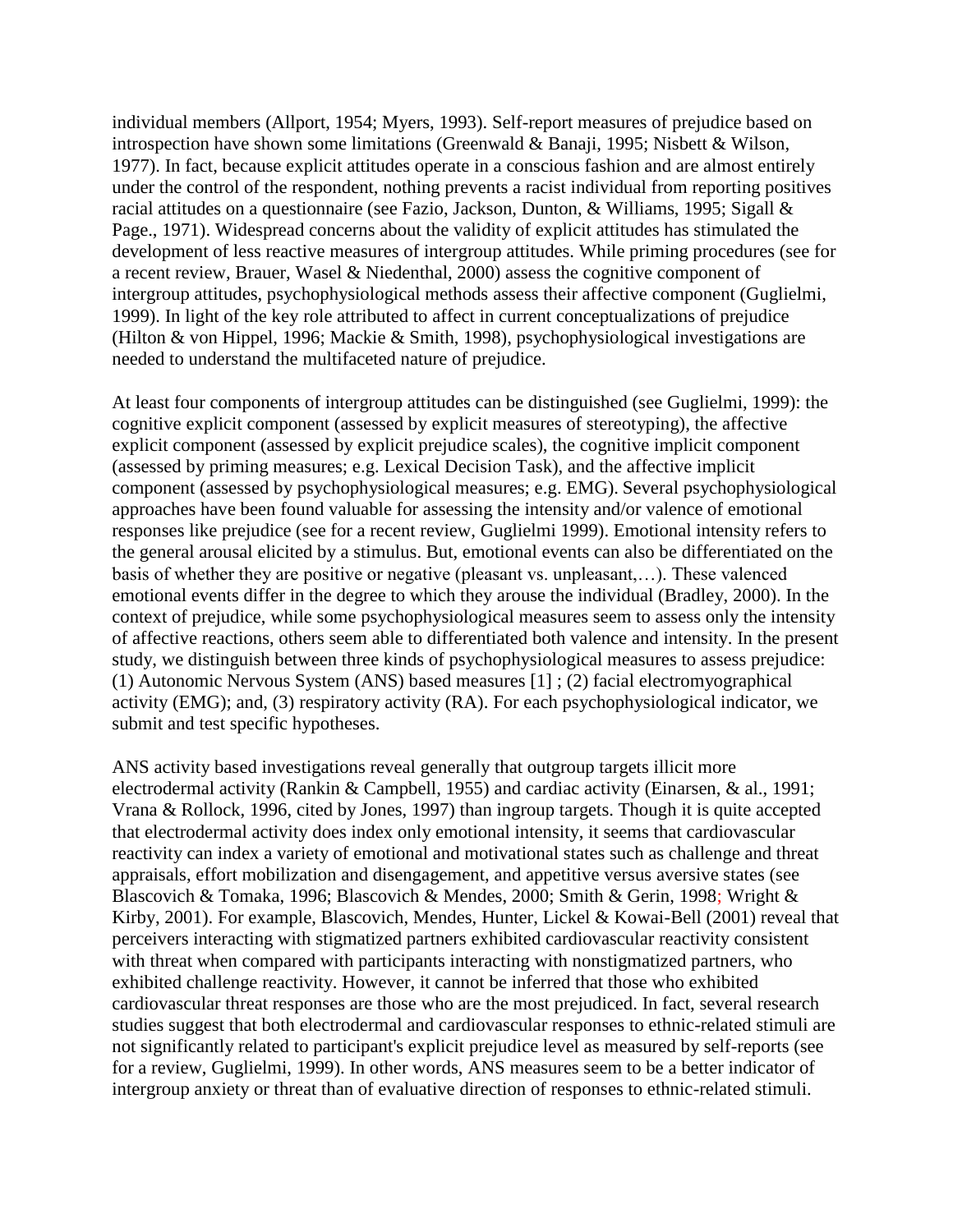[189]

Although all the research on the autonomic differentiation of prejudice as an emotion has focused on the sympathetic division of the ANS, Porges (1991, 1995) has argued that parasympathetic activity may modulate expression and regulation of emotion. In fact, Quigley and Bernston (1990) have demonstrated that heart rate acceleration is larger to an aversive stimulus than to a low-intensity stimulus, not because of differential sympathetic activity but because parasympathetic activity decreases with high-intensity stimulation. This suggests a new approach to physiologically-based assessment of prejudice, one in which not only sympathetic but also, *parasympathetic activity* are considered. In contrast to previous research, this study investigates ANS activity both through heart activity and a heart period variability index of parasympathetic activity as well as through electrodermal activity, a well recognized index of sympathetic activity (Wallin, 1981). Using this methodology, we propose to test the following hypotheses: 1) Participants will show greater heart rate and electrodermal activity while exposured to an outgroup target stimulus than during exposure to an ingroup target stimulus; but they will also show, following Quigley et al. (1990), a lower parasympathetic activity during outgroup target exposure than during ingroup target exposure (i.e. target ethnicity effect). (2) Because decrease in parasympathetic activity is a source of heart rate acceleration, the heart rate target ethnicity effect should disappear when parasympathetic activity is statistically controlled. (3) The participant's prejudice level, as measured by self-report, is not expected to moderate the effect of the target's ethnicity on ANS activities.

Contrary to ANS activity based measures, facial EMG activity seems to be sensitive to both affective valence and intensity (Caccioppo, Petty, Losch, & Kim, 1986; Guglielmi, 1999, for a review). Regarding prejudice, Vanman, Paul, Ito and Miller (1997) revealed that, in United States, White participants show greater right corrugator supercilli muscle activity during the presentation of slides with Black confederates than during the presentation of slides with White condederates. Moreover, the more participants were prejudiced toward Blacks, as measured by a questionnaire, the more this EMG bias was displayed. Following Vanman et al.(1997), we predict a greater corrugator activity when respondents are exposed to an outgroup member than during exposure to an ingroup member, and this should be a function of the participant's prejudice level, as measured by self-reports.

Finally, several studies have focused on respiratory activity (RA) during emotional expression, but the impact of racial bias on this physiological indicator has been relatively overlooked. Recently, Boiten (1998) conducted a study to examine affect-related respiratory responses during film scenes. This experimental work confirmed several investigations mostly dating from the beginning of the century (Feleky, 1914; Stevenson & Ripley, 1952), showing that emotion affects respiration. More specifically, Boiten (1998) found that disgust is linked to a prolongation of inspiratory pauses, which gets translated into a decrease of the RA. Furthermore, ratings of disgust are negatively correlated with minute ventilation and inspiratory flow, suggesting that RA is sensitive to both emotional valence and intensity. On the basis of this study, we propose the following hypothesis: if outgroup members elicit a negative emotional state like disgust, we can predict that RA of participants will be lower during the presentation of an outgroup member than during the presentation of an ingroup member, and this should be a function of the participant's prejudice level as measured by self-reports.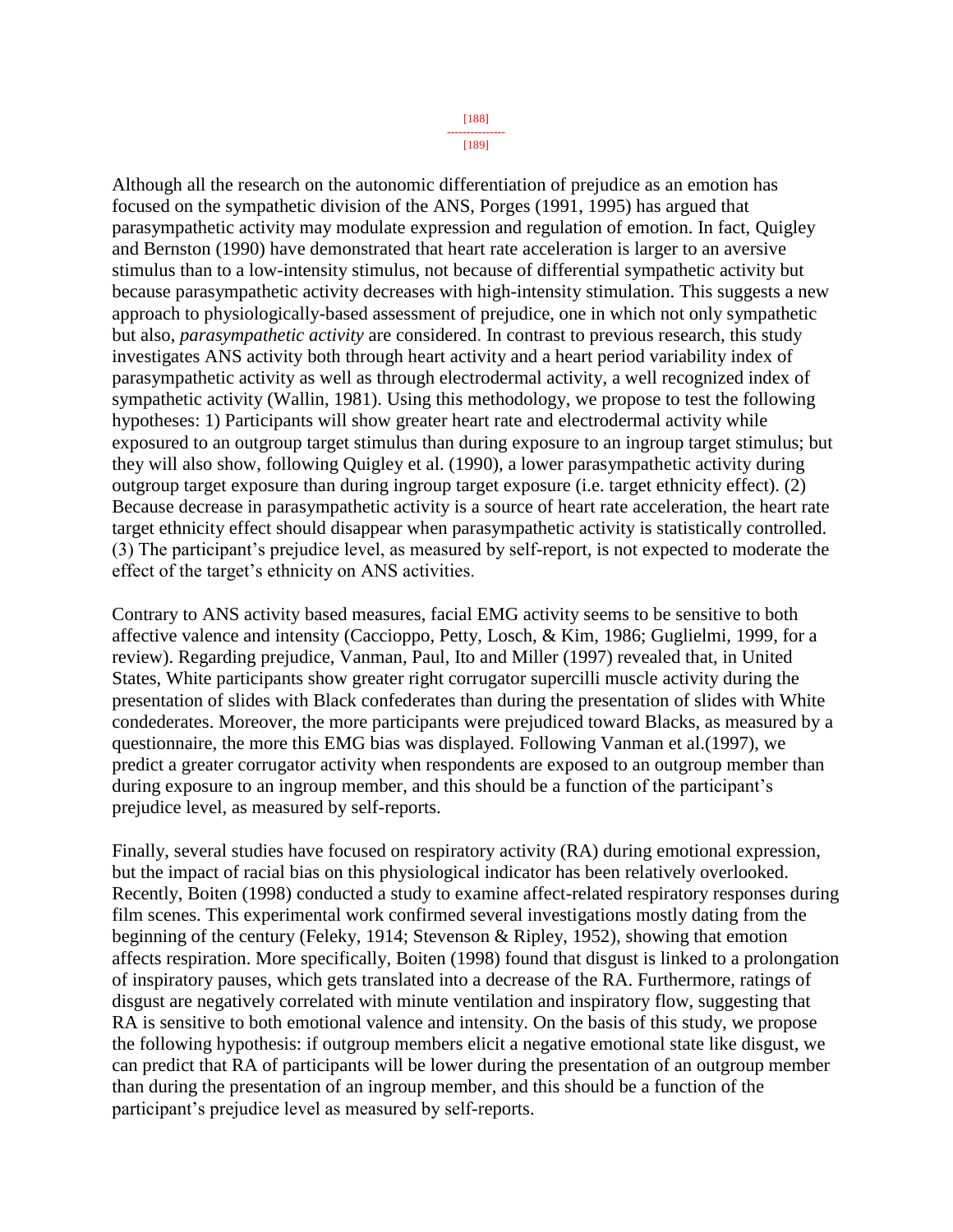In sum, we expect facial EMG and RA to be sensitive to both the emotional intensity and valence of responses to ethnic-related stimuli, whereas ANS activity based measures should give information about intensity (i.e. intergroup anxiety), but should not discriminate the evaluative direction of responses to ethnic-related stimuli (i.e. positive vs. negative intergroup attitudes). In other words, the above hypotheses lead to the prediction that when factor analyzed, responses to ethnic target stimuli would result in three factors with one factor representing ANS activity based measures, one factor representing facial EMG and RA and one factor representing explicit selfreports.

To test these hypotheses, we compared cardiac and electrodermal activities, facial EMG and RA of French participants during the presentation of an ingroup member (French) vs. an outgroup member (Arab).

> [189] --------------- [190]

### **METHOD**

#### **Participants and Design**

Forty-one French students (22 women and 19 men) between 21 and 26 years of age served as participants in a target ethnicity (Arab vs. French) within-subjects design. All participants were four year students in science at the Blaise-Pascal University (Clermont-Ferrand, France).

#### **Stimulus Materials**

During the experimental administration of this task, participants were seated at a distance of approximately 50 cm from a computer screen. Instructions were always presented on the screen. Participants were exposed, sequentially, to two stimulus-individuals: "Sebastien" (French) vs. "Rachid" (Arab) on a PowerBook G3 computer screen. At the beginning of the experiment, respondents read about details of the study on their computer screen. When participants were ready, they had to press the key labeled "start" to begin the task. First, the target name ("Sébastien" vs. "Rachid") appeared on the screen for 5 seconds. Then the screen went blank. After 10 seconds, a screen announced the brief presentation of the target portrait. After a brief exposure to the portrait [2], the screen went blank for 10 seconds. A screen with explanations about the interactive imagination task followed immediately (10 seconds). The following scenario was proposed: "Imagine you need to cooperate with "Sébastien" (vs. "Rachid") to prepare an oral presentation". When the stimulus "+" appeared on the screen, participants had to start the imagination activity. When this stimulus disappeared (after 10 seconds), participants heard a sound which was a signal that they were stop the imagination task. Then, using the computer keypads, participants had to evaluate whether the target was likable using a 7-point scale, which ranged from  $-3$  (not at all) to  $+3$  (completely). Immediately following the first rating, participants had to evaluate, on a 7-point scale range from  $-3$  (not at all) to  $+3$ (completely), whether the target was clever. These ratings served as explicit self-report measures of prejudice. Before the experimental session, in order to train the participants and habituate them to the procedure, a training task using the same procedure (i.e. name, portrait, imagination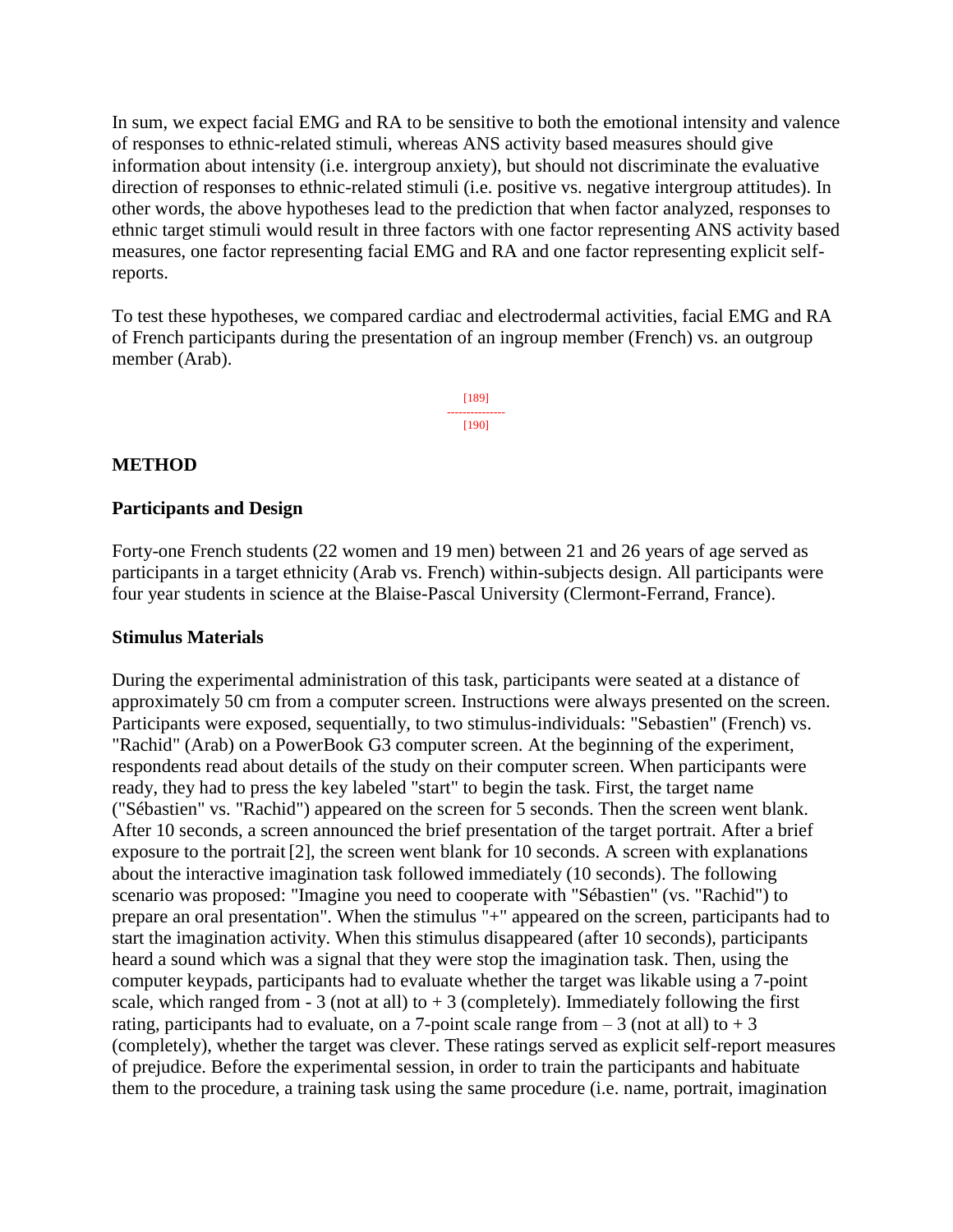task and evaluation task) was used but the stimulus was different (i.e. a woman). Participants were alone during all phases of the study.

### **Procedure**

To reduce apprehension about participating in the study and to attenuate suspicion bias, the study was presented as part of a practical lecture on psychophysiological recording. All students agreed to participate. Using this framework, we chose to use two self-report measures - likeability and cleverness. We didn't use classically explicit prejudice scales (e.g. modern racism scale; McConahay, Hardee & Batts, 1981), because it has been shown that such scales tend to increase respondents' awareness that the study deals with prejudice and this knowledge can affect participants reactions and responses (Fazio & al., 1995). We especially wanted to control for that awareness since we were measuring physiological responses and also because this was an initial study. Indeed, at the end of the study, no participants revealed any suspicions about the study. As far as the participants are concerned, we recorded *no awareness* that the study was dealing with prejudice.

### **Data recording and data reduction**

Two rooms were used for the experiment. The participants were in a room which was kept at normal temperature (20-22°C). Physiological responses were monitored in a separate room. More specifically, during the two experimental exposures (French vs. Arab target), electrocardiograms (ECG), skin potential responses (SPR), facial EMG and respiratory activities (RA) were recorded using MacLab S (AD Instruments, UK, www. adinstruments.com) at a sampling frequency of 1000 Hz. Tracking was done using a Macintosh G3. Electric signals for ECG, SPR and EMG were amplified by MacLab ML 132 Bio Amp Front-end Signal conditioners.

> [191] --------------- [192]

#### *Baseline*

Prior to the task, all the parameters were recorded for 5 minutes. During this period, participants were alone and instructed to relax.

# *Cardiac Activity*

Electrocardiogram (ECG) responses were measured using adhesive electrodes (3M Red Dot , ref. 2248 ) that were glued to the right mid clavicle and lower left rib cage, in correspondence with D II Eintoven's derivation. The ECGs were analysed using A.D. Instruments Chart software. The specialised HRV extension package of this software was used. This extension is designed to compute a table of interbeat intervals (RR intervals) from ECG data recorded with Chart software and generate statistics on RR interval variations. The following simple measures were considered: mean instantaneous heart rate (HR), mean of RR intervals (MeanRR), and root mean squares of successive differences between adjacent RR intervals (RMSSD). RMSSD is a time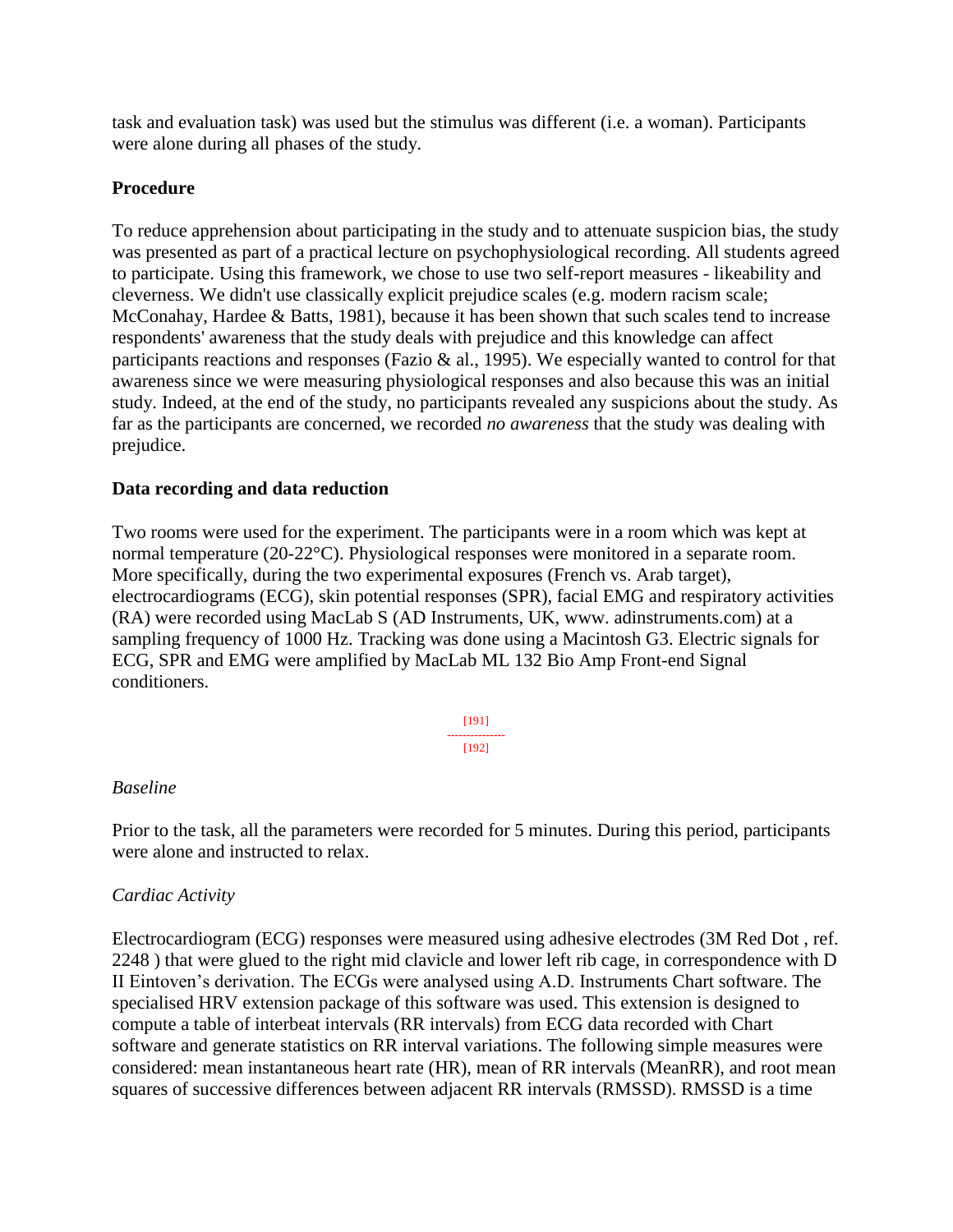domain parameter, which takes into account only the high frequency (rapid) variation of the RR interval and then specifically quantifies the influence of the parasympathetic branch on heart rate. Its reliability is well recognised in many species including human (Kamen, Krum, & Tonkin, 1996; Sgoifo, De Boer, Buwalda, Korte-Bouws, Tuma, Zaagsma & Koolhaas, 1998 ; Stein, Bosner, Kleiger, & Conger, 1994; Task Force 1996)

The values of the HR, MEANRR and RMSSD which were obtained during the baseline period were subtracted from the values obtained during the presentation of each experimental stimulus. Subsequently, a score of increase/decrease for each indicator was obtained for each ethnic target. Consequently, six new scores were obtained. A positive score indicated an increase and a negative score a decrease of the HR, MEANRR and RMSSD. Because of electrode displacement and electric artifacts, analyses of the cardiac activity of nine participants could not be carried out.

### *Electrodermal activity*

Skin potentials were recorded through two adhesive  $Ag/AgCl$  electrodes (3M Red Dot, ref. 2248) glued on hypothenar eminence (active site) and on the volar surface of the forearm (reference electrode) of the non dominant hand, following Venables and Christies (1980). Skin potential response (SPR) was evaluated by counting all baseline skin potential modifications, monophasic or biphasic, equal to or greater than 0.2 mV. To estimate electrodermal activity, the number of SPRs produced during the baseline period were subtracted from the number of SPRs exhibited during the presentation of each experimental stimulus. Subsequently, a score of increased/decreased SPR was obtained for each ethnic target. Because of electrode displacement, SPR of one participant could not be computed.



#### *Facial EMG*

Surface facial EMG activities were recorded using miniature couples of Ag/AgCl electrodes (10 mm diameter, 20 mm distant) placed over the corrugator supercilii on the right side of the face. To estimate Facial EMG activity, EMG signal's peaks were counted over each experimental period and averaged. This is a relatively easy and useful method to gauge differences in EMG activity (Cacioppo, Tassinary & Fridlund, 1990; Grieve & Cavanaugh, 1973; Willison, 1963). The number of right corrugator supercilii signal's peaks with each ethnic target over a period was computed to establish the mean of EMG signal's peaks within 10 seconds. Two new indicators were obtained. The means of right corrugator signal's peaks within 10 seconds during the baseline period were subtracted from the means of right corrugator signal's peaks within 10 seconds during the presentation of each experimental stimulus. Subsequently, scores of increase/decrease of right corrugator supercilii activity were obtained with each ethnic target. A positive score indicated an increase of the corrugator activity (CA) and a negative score a decrease of the CA. Because of electrode displacement, EMG data of four participants could not be computed.

#### *Respiratory activity (RA)*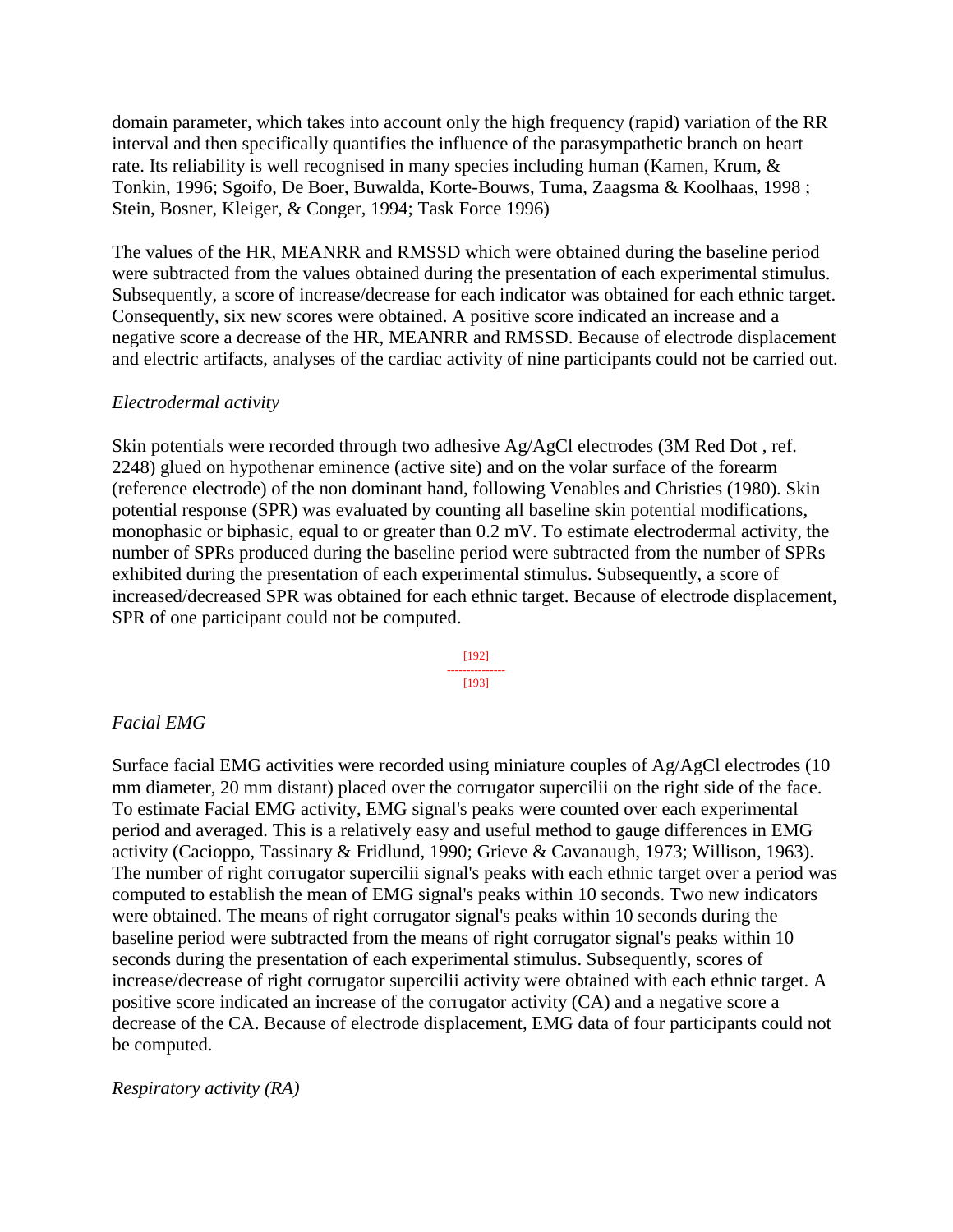Respiration was monitored with a piezzo electric transducer mounted on a Velcro TM belt (Pneumotrace, UFI, CA). The belt was adjusted and stretched circumferentially at the level of maximal respiratory extension on the chest or the abdomen according to each subject-breathing pattern. To estimate the RA, determination of respiratory rate is one of the more straightforward types of analysis (cf. Lorig & Schwartz, 1990). Reduction of this measurement consists of counting the number of inspiration-expiration cycles over a period and then dividing the data to establish the mean of breaths within 10 seconds. The mean of breaths within 10s during the baseline period was subtracted from the mean of breaths within 10 seconds during the presentation of each experimental stimulus. Subsequently, a score of increase/decrease of the respiratory activity was obtained with each ethnic target. A positive score indicated an increase of the RA, and a negative score a decrease of the RA. Because of displacement of the transducer, RA of one participant could not be computed.

#### **Self-Reports Measures**

Descriptive statistics are presented in Table 1. For both the Arab and French targets ratings of likeability and cleverness were strongly and positively correlated ( $r = .62$ ,  $p < .001$  for the Arab target and  $r = .60$ ,  $p < .001$  for the French target). Using both likeability and cleverness ratings, two indicators were computed [3]. First, a relative negative ratings measure was computed by subtracting the Arab target average evaluation from the French target average evaluation. Second, an absolute negative ratings measure was obtained by simply averaging the Arab target ratings. This last score was reverse coded. Consequently, on both measures, higher scores indicated greater negative attitudes toward the Arab target.

> [193] --------------- [194]

#### **RESULTS**

**Table 1.** Emotional intensity effect among respiratory activity, facial EMG and ANS based measures.

|                             | Emotional intensity effect    |                                       |      |    |          |  |
|-----------------------------|-------------------------------|---------------------------------------|------|----|----------|--|
|                             | Mean (SD) Target ethnicity    | t-test results                        |      |    |          |  |
|                             | Arab<br>(outgroup)<br>member) | French<br><i>(ingroup)</i><br>member) | t    | df | p <      |  |
| <b>Self-reports ratings</b> |                               |                                       |      |    |          |  |
| Likeability                 | $.44 + (1.56)$                | .02(1.72)                             | 1.38 | 40 | $.18$ ns |  |
| <i>Cleverness</i>           | $.68**$ (1.31)                | $.36+(1.39)$                          | 1.45 | 40 | $.16$ ns |  |
| <b>ANS</b> based measures   |                               |                                       |      |    |          |  |
| HR                          | $-.91(4.9)$                   | $-1.86*(4.2)$                         | 2.56 | 31 | .02      |  |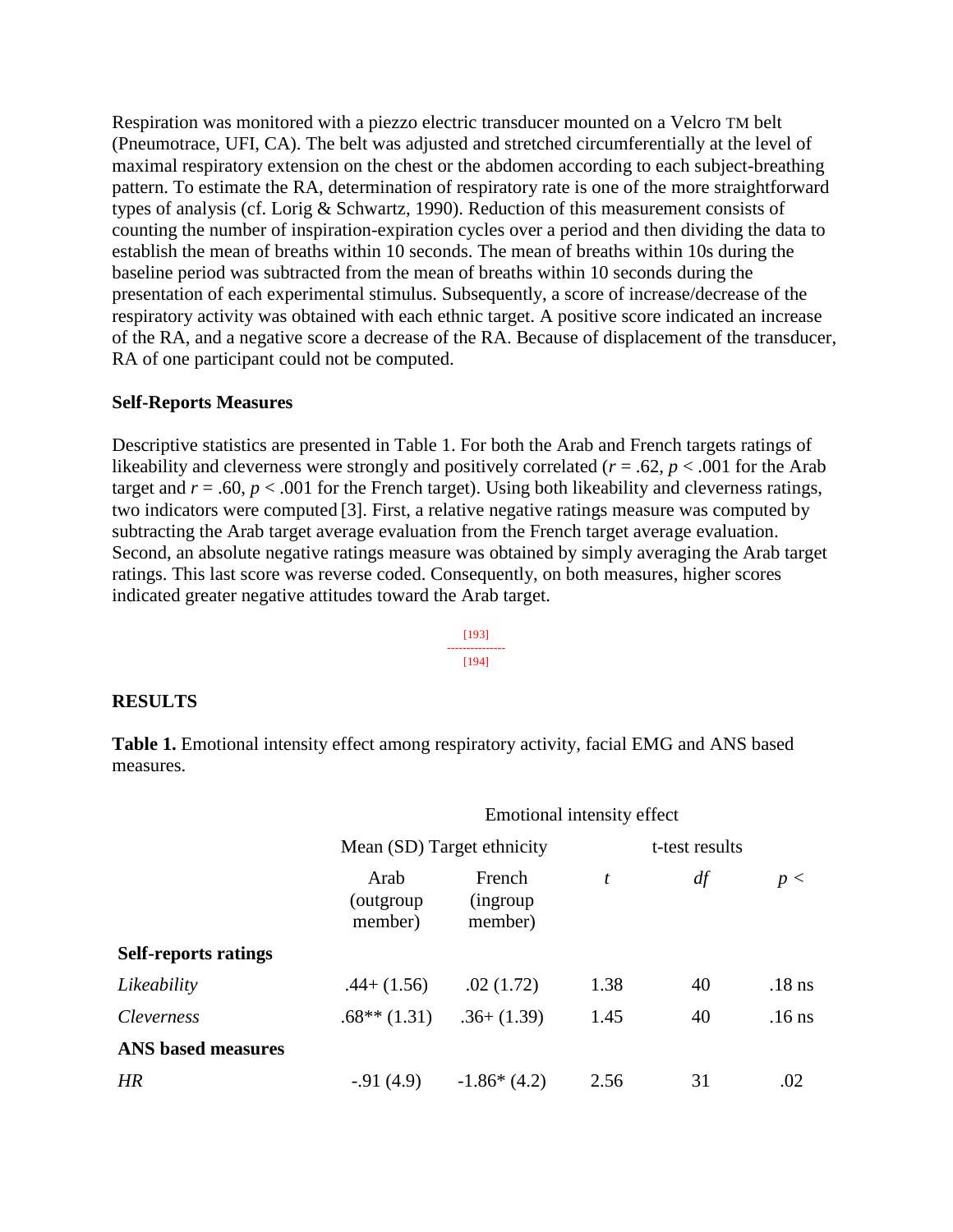| MeanRR                              | 8.36(48.8)                 | $17.9* (40.8)$ | 2.23 | 31 | .03  |
|-------------------------------------|----------------------------|----------------|------|----|------|
| <b>RMSSD</b>                        | $-2.45(9.1)$               | $-.35(10.5)$   | 2.05 | 31 | .05  |
| Skin potential response<br>(SPR)    | $.76***(1.4)$              | $.45**(1.0)$   | 2.31 | 39 | .03  |
| <b>Facial EMG</b>                   |                            |                |      |    |      |
| Corrugator supercilii               | $1.45***(1.5)$ .59* (1.45) |                | 4.72 | 36 | .001 |
| <b>Respiratory Activity</b><br>(RA) |                            |                |      |    |      |
| Inspiration/expiration<br>cycles    | $.37***$ $(.47)$           | $.70***$ (.59) | 4.7  | 39 | .001 |

Asterisks indicate a significant difference of the mean from zero t-test compared the mean between target ethnicity (Arab vs. French) *Note:* +  $p < .10$ ; \*  $p < .05$ ; \*\*  $p < .01$ ; \*\*\*  $p < .001$ ; HR = mean instantaneous heart rate; MeanRR = mean of RR intervals;  $RMSSD$  = root square of the mean of the sum of the squares of differences between adjacent NN intervals.

[194] --------------- [195]

#### **Self-reports ratings**

#### *Relative negative ratings*

The mean score of the relative negative ratings measure ( $M = -.36$ ) did not differ from 0 ( $t$  (40) = 1.6,  $p > 0.11$ ). Participants evaluated the two ethnic targets in a similar way.

#### *Absolute negative ratings*

The mean score of the absolute negative ratings measure  $(M = -.56)$  differed significantly from 0  $(t(40) = 2.8, p < .008)$ . This effect tells us that participants expressed a significant positive evaluation of the Arab target.

#### **Cardiac Activity**

#### *Heart Rate*

As table 1 shows, participants revealed a greater heart rate during the Arab target exposure than during the French target exposure. This effect was not moderated by participant's negative ratings level.

#### *Mean RR.*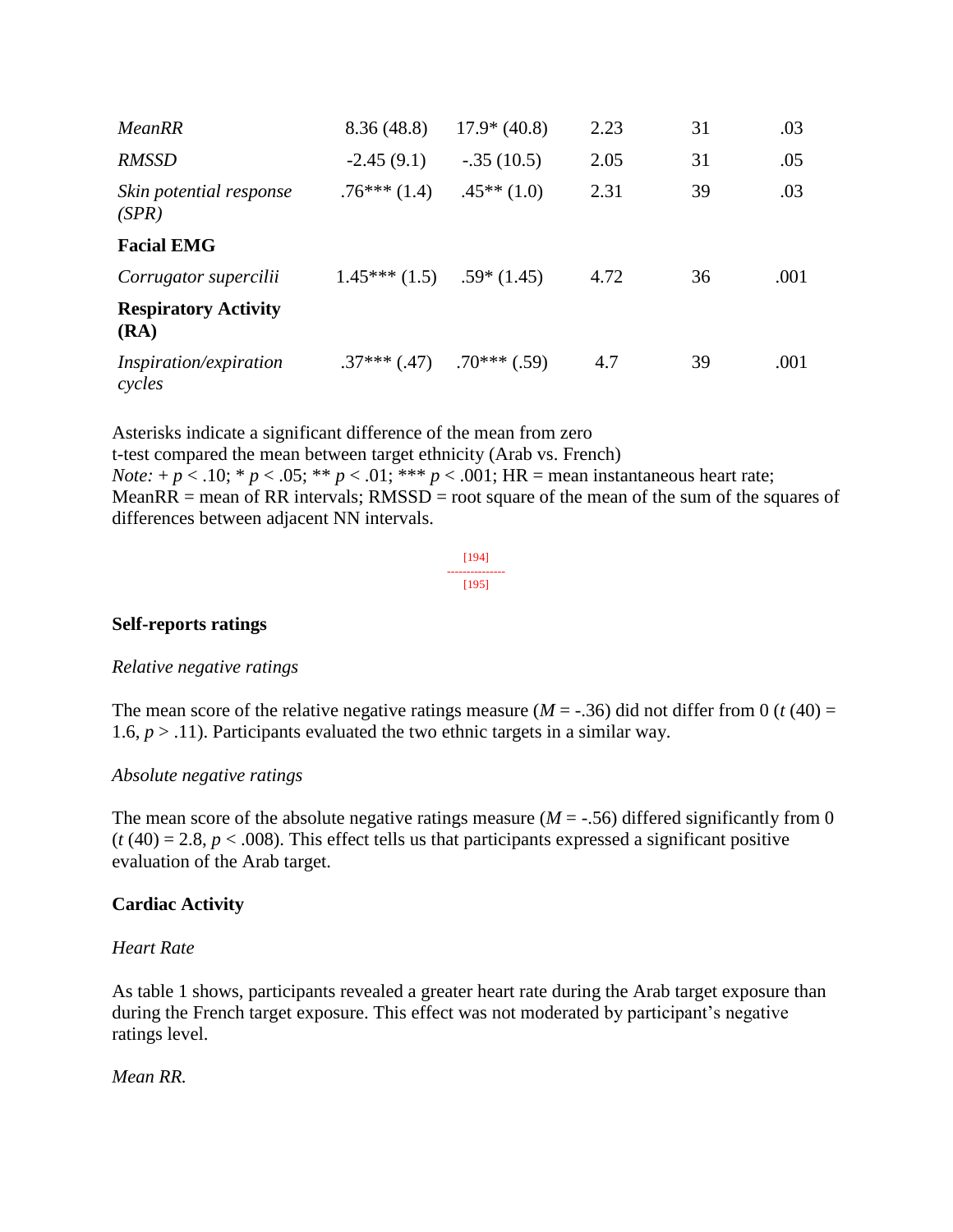Participants displayed a lower score of MeanRR during the presentation of the Arab target than during the presentation of the French target (see. Table 1). This effect was not affected by participant's explicit attitudes level.

# *RMSSD*

Results reveal a significant effect of target ethnicity [4] (see. Table 1). This effect tells us that participants displayed a lower RMSSD score during the Arab exposure than the French exposure. Participant's ratings were not significantly related to this effect.

# **Skin Potential Response (SPR)**

As Table 1 shows, participants revealed a greater level of SPR during the presentation of Arab target than the French target. No other effect was found.

# **Corrugator EMG**

As Table 1 shows, participants displayed a significantly greater activity of the right corrugator muscle during the presentation of the Arab target than during the presentation of the French target. However, this effect was significantly affected by participant's relative negative ratings level. As Table 2 shows, the more negatively the participants evaluated the Arab target, the higher was their right corrugator activity during the Arab exposure as compared to the French exposure,  $r = .35$ ,  $N = 37$ ,  $p < .03$ .

$$
\begin{array}{c}\n[195] \\
[-2.0em] \hline\n[196]\n\end{array}
$$

# **Respiratory activity (RA)**

Participants displayed a significantly lower respiratory rate during the Arab target exposure than during the French target exposure (see Table 1). As expected, this effect was affected by participant's negative ratings level (see Table 2). The more participants expressed absolute negative ratings, the lower was their respiratory rate during the Arab target presentation as compared to the French target presentation,  $r = -.34$ ,  $N = 40$ ,  $p < .03$ .

# **Relationships between heart rate, time domains indicators of heart rate variability, skin potential response (SPR), Corrugator EMG and respiratory activity (RA)**

To examine correlations between these different physiological indicators, we first computed several contrasts. More specifically, for each physiological indicator, physiological activity during the presentation of the French target was subtracted from the physiological activity during the presentation of the Arab target. Second, we correlated these different contrasts (see. Table 2). Interestingly, the heart rate target ethnicity effect was negatively correlated with the RMSSD target ethnicity effect ( $r = -.54$ ,  $p < .002$ ). The RMSSD target ethnicity effect was also positively correlated with the meanRR target ethnicity effect ( $r = .54$ ,  $p < .002$ ). SPR, RA and Facial EMG were not correlated with any other physiological index.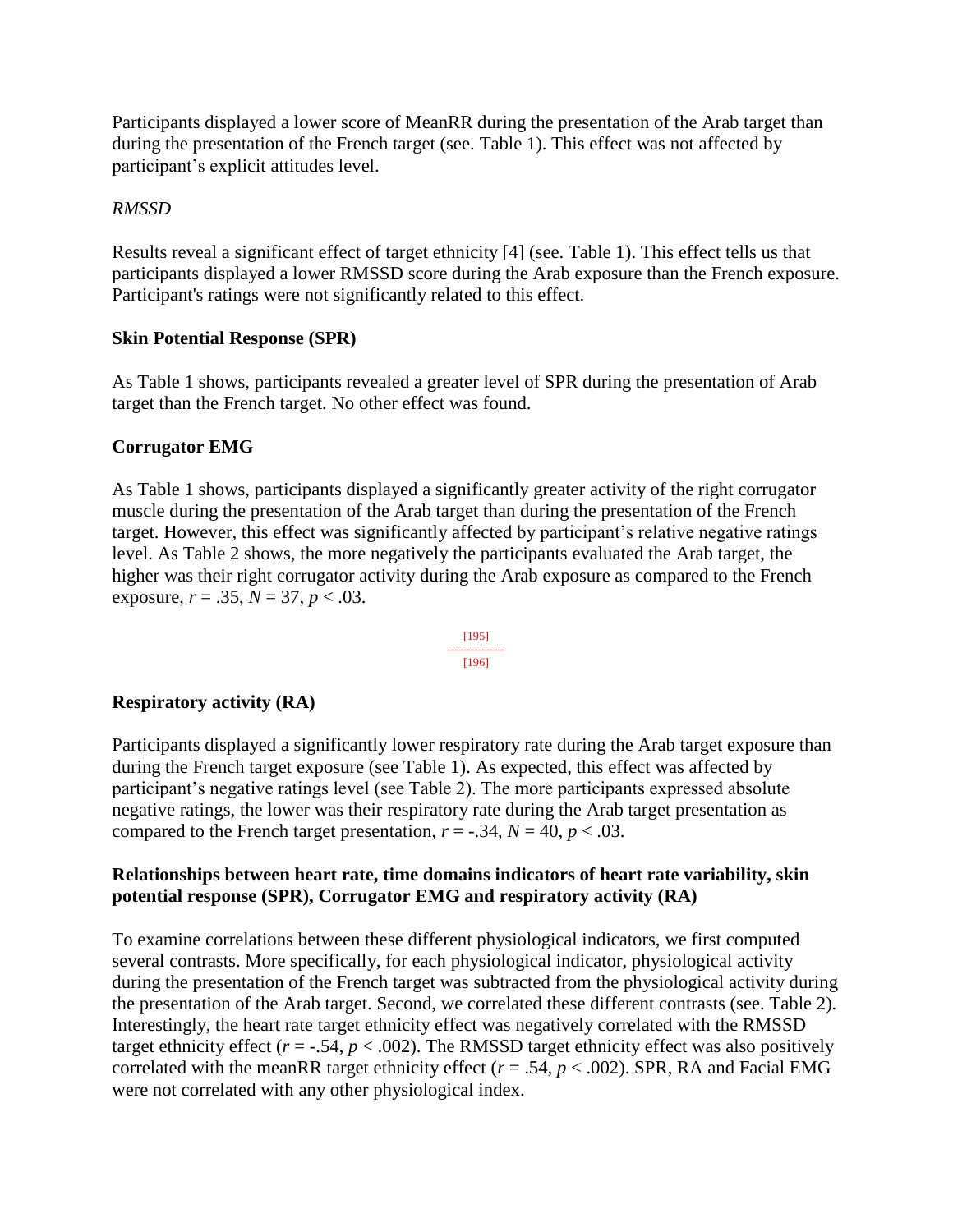**Table 2.** Correlations among psychophysiological indicators and self-reports ratings.

|                                   | C <sub>1</sub> | C2         | C <sub>3</sub> | C <sub>4</sub> | C <sub>5</sub> | C <sub>6</sub> | C7     |
|-----------------------------------|----------------|------------|----------------|----------------|----------------|----------------|--------|
| $Cl-HR$                           |                |            |                |                |                |                |        |
| C <sub>2</sub> - MeanRR           | .94***         |            |                |                |                |                |        |
| C <sub>3</sub> -RMS <sub>SD</sub> | $-54**$        | $.54**$    |                |                |                |                |        |
| C <sub>4</sub> -SPR               | .05            | $-.05$     | .06            |                |                |                |        |
| C5- Right Corrugator EMG          | .06            | .08        | .15            | $-.23$         |                |                |        |
| $C6 - RA$                         | .19            | $-.08$     | $-.03$         | .06            | .18            |                |        |
| C7- Absolute negative ratings     | $-.04$         | $\Omega$ . | .19            | .05            | .16            | $-.34*$        |        |
| C8- Relative negative ratings     | .17            | $-.09$     | .06            | $-.05$         | $.35*$         | .10            | .49*** |

*Note*: \*  $p < .05$ ; \*\*  $p < .01$ ; \*\*\*  $p < .001$ ; ; HR = mean instantaneous heart rate; MeanRR = mean of RR intervals; RMSSD = root mean squares of successive differences between adjacent RR intervals; SPR = Skin Potential Response; RA = Respiratory Activity.

> [196] --------------- [197]

#### **Ancillaries analyses**

In order to examine if, during the Arab target exposure compared to the French, decrease in parasympathetic activity was a source of heart rate acceleration and of meanRR reduction, ancillaries' analyses were computed. As predicted, the heart rate target ethnicity effect is no longer significant when the RMSSD target ethnicity effect is the covariate in an ANCOVA, *F* (1, 29) = 2.66,  $p > 0.115$ , whereas it is significant without the covariate  $F(1, 31) = 6.55$ ,  $p < 0.02$ . Similarly, the meanRR target ethnicity effect disappears when the RMSSD target ethnicity effect is the covariate in an ANCOVA,  $F(1, 29) = 1.56$ ,  $p > .22$ , whereas it is significant without the covariate  $F(1, 31) = 4.95, p < .03$ .

#### **Factor Analyses**

In order to clarify the relationships among the various measures of prejudice used in this study, a factor analysis was conducted. Because heart rate is largely redundant with meanRR, it was excluded from the factor analysis. Principal factors extraction with a varimax rotation was performed. As Table 3 shows, four factors explaining 85.3 % of the variance emerged. MeanRR and RMSSD target ethnicity effects load highly on the first factor. Both the relative and the absolute negative ratings measures represent the second factor. The third factor is defined by both the respiratory activity and the right Corrugator EMG target ethnicity effects. The fourth factor is represented by a single variable, the SPR target ethnicity effect.

**Table 3.** Factor loadings after varimax rotation in the factor analyses.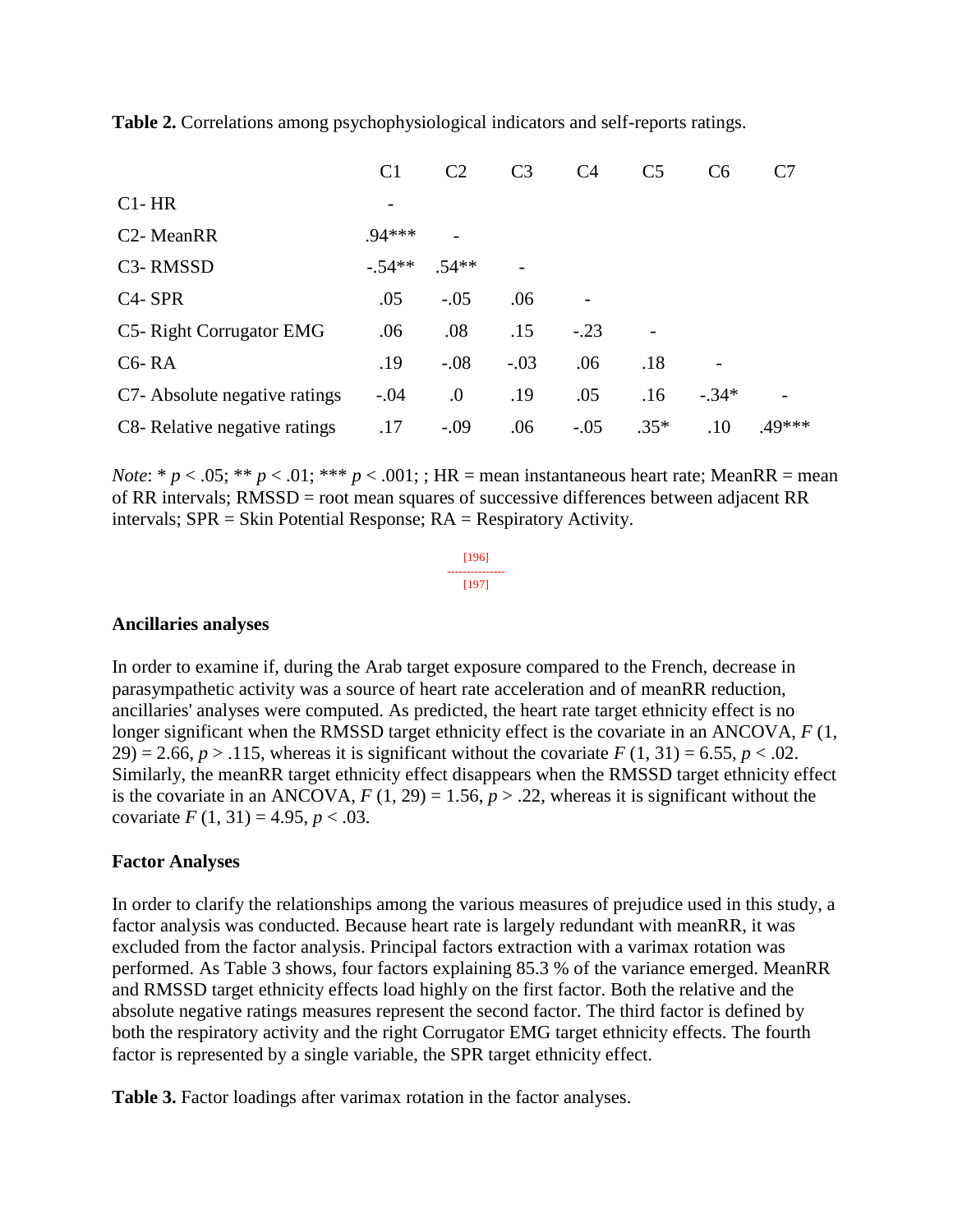|                             | Factor 1 | Factor 2 | Factor 3 | Factor 4 |      |
|-----------------------------|----------|----------|----------|----------|------|
| <b>RMSSD</b>                | .90      |          |          |          |      |
| MeanRR                      | .87      |          |          |          |      |
| Relative negative ratings   |          | .93      |          |          |      |
| Absolute negative ratings   |          | .73      |          |          |      |
| <b>RA</b>                   |          |          | .91      |          |      |
| <b>Right Corrugator EMG</b> |          |          | .55      |          |      |
| <b>SPR</b>                  |          |          |          | .94      |      |
| <b>Percent of Variance</b>  | 23.4     | 23.3     | 21.3     | 17.3     | 85.3 |

All factor loadings below .50 have been deleted.

*Note* : RMSSD = root mean squares of successive differences between adjacent RR intervals; HR  $=$  mean instantaneous heart rate;  $RA =$  Respiratory Activity;  $SPR =$  Skin Potential Response.

> [197] --------------- [198]

#### **DISCUSSION**

In this study, and consistent with previous research demonstrating the limits of self-report, physiological responses of participants revealed bias against Arabs, but overall self-report measures failed to do so (see also Vanman & al., 1997). On the self-report measures, participants report neutral attitudes toward both the French and Arabic target. In that sense, psychophysiological methods seem valuable to assess the multifaceted nature of prejudice.

As expected, ANS activity based measures appear to be a better indicator of emotional arousal than of affective valence. While ANS physiological responses, through 4 indicators, were significantly affected by the ethnicity of the target, the prejudice level of participants affected none. In other words, ANS activity based measures can be seen as an indicator of intergroup anxiety or threat. For example, Stephan & Stephan (1985) argued that intergroup anxiety can be defined as a type of stress that is accompanied by heightened ANS activity. While this effect is not significantly related to participant's explicit attitudes in the present study, it has been demonstrated that social factors like intergroup contact can moderate cardiovascular reactivity. More specifically, Blascovich et al. (2001, study 3) reveal that those who reported more contact with outgroup members exhibited less physiological threat when interacting with them. In other words, it seems that a high level of intergroup anxiety is not necessarily related to a high level of prejudice, suggesting that both reflect relatively independent psychological processes.

Interestingly, the results also reveal that the Arab target presentation, when compared to the French, leads to a significant decrease in parasympathetic activity, and this decrease produces a significant heart rate acceleration. Such findings do not negate the influence of the cardiac sympathetic activity but suggest that the cardiac *parasympathetic* division of the ANS need to be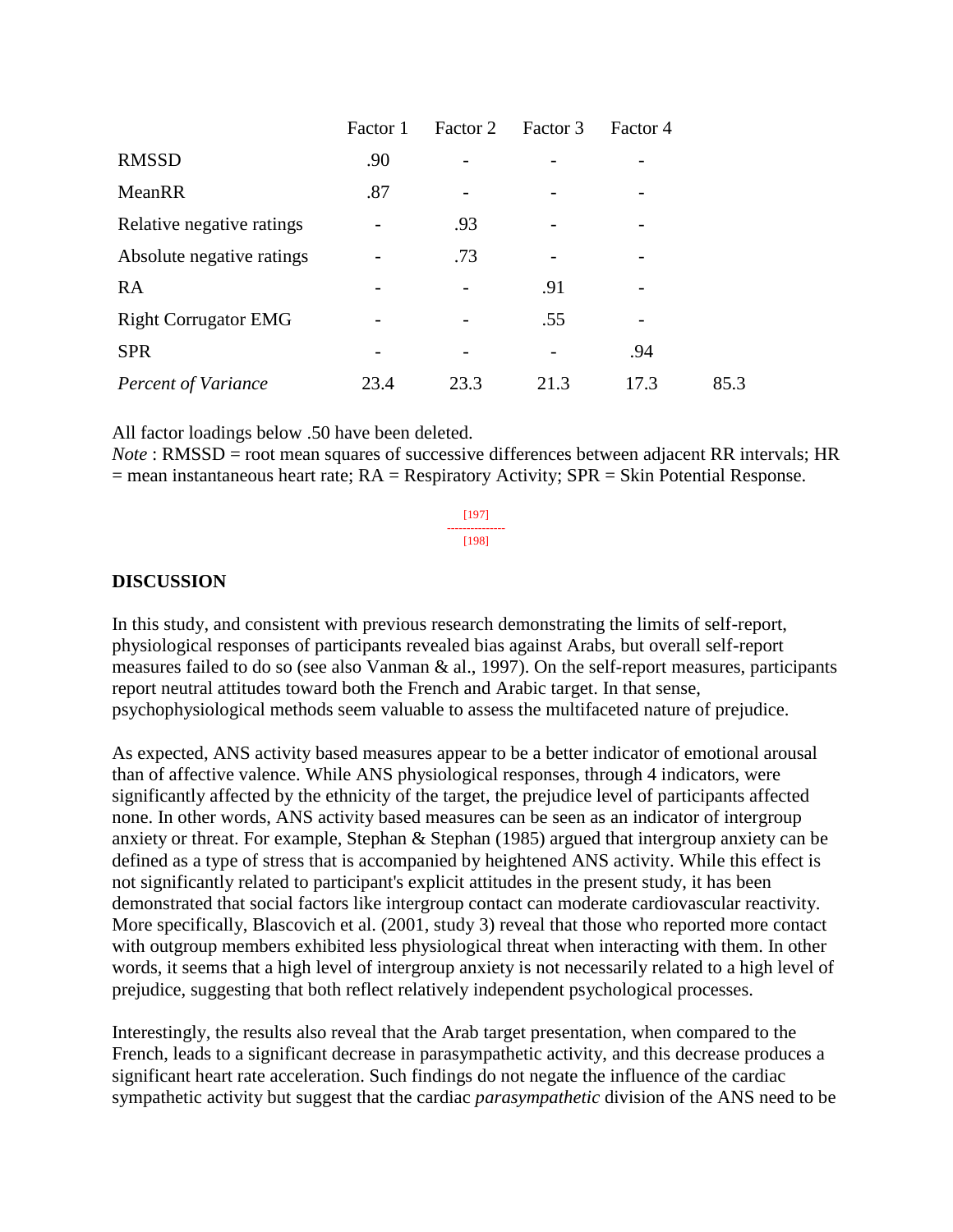considered to understand the expression and regulation of emotions like prejudice (Bradley, 2000; Quigley & al., 1990; Porges, 1991, 1995).

Concerning corrugator EMG, the results of Vanman et al. (1997; study 3) were replicated in the French intergroup context. Apparently, what is true in the intergroup context between African Americans and White Americans in United States can also be true in a different intergroup context such as Arab/French relations in France. The fact that these results were replicated using a different methodological procedure (i.e. experimental manipulation and data reduction) supports the validity of our procedure. Moreover, it suggests that facial EMG is a valid indicator of both emotional intensity and evaluative direction of ethnic-related stimuli, enabling one to index affective reactions to negative stimuli (Bradley & al., 1996; Fridlund & Izard, 1983; Greenwald & al., 1989; Vrana, 1993). In addition, in this study, respiratory activity appears as a new indicator of involuntary affective processes underlying prejudice. Confirming the study of Boiten (1998), results revealed that RA is not only affected by valence and intensity of emotion, but it is also clearly sensitive to the arousal and direction of the evaluation of ethnic-related stimuli (i.e. participant's prejudice level).

> [198] --------------- [199]

Generally consistent with our interpretation, a factor analysis yielded a four factor solution, with the two cardiac activity indicators representing the first factor, the two explicit self-report measures loading highly on the second factor, the facial EMG and RA representing the third factor, and the electrodermal activity constituting the fourth factor. We suggest that the first factor describes the cardiac ANS activity that is mainly sensitive to emotional intensity. While it seems clear that the second factor constitutes the explicit, controlled component of prejudice, we suggest that the third factor represents the physiological indicators that are sensitive to both the intensity and affective direction of ethnic-related stimuli. Finally, contrary to our prediction, electrodermal activity seems to be distinct from other ANS activity based measures. However, this result tells us that the impact of target ethnicity on both cardiac and electrodermal activities occurs by using distinct physiological processes. Whereas SPR is an indicator of sympathetic activity, results tend to show that cardiac activity indicators used in this study are more related to the parasympathetic division of ANS. In that sense, it is possible that the distinction between the first and the fourth factor illustrate the autonomic differentiation of emotion between the sympathetic and the parasympathetic divisions of the ANS (Berntson, Cacioppo & Quigley, 1991, 1993; Hugdahl, 1996). The absence of correlation between SPR and the cardiovascular responses is consistent with this interpretation.

Overall, these results confirm the distinction proposed within the model of Guglielmi between the implicit and the explicit affective components of prejudice (see Guglielmi, 1999, "Tricomponent, bilevel, multimethod model for the assessment of intergroup attitudes"). But, regarding prejudice, data in the present study also suggest an important distinction between physiological indicators assessing the involuntary arousal processes underlying prejudice (ANS activity based measures) and those assessing both the involuntary arousal and affective valence processes underlying prejudice (facial EMG and RA).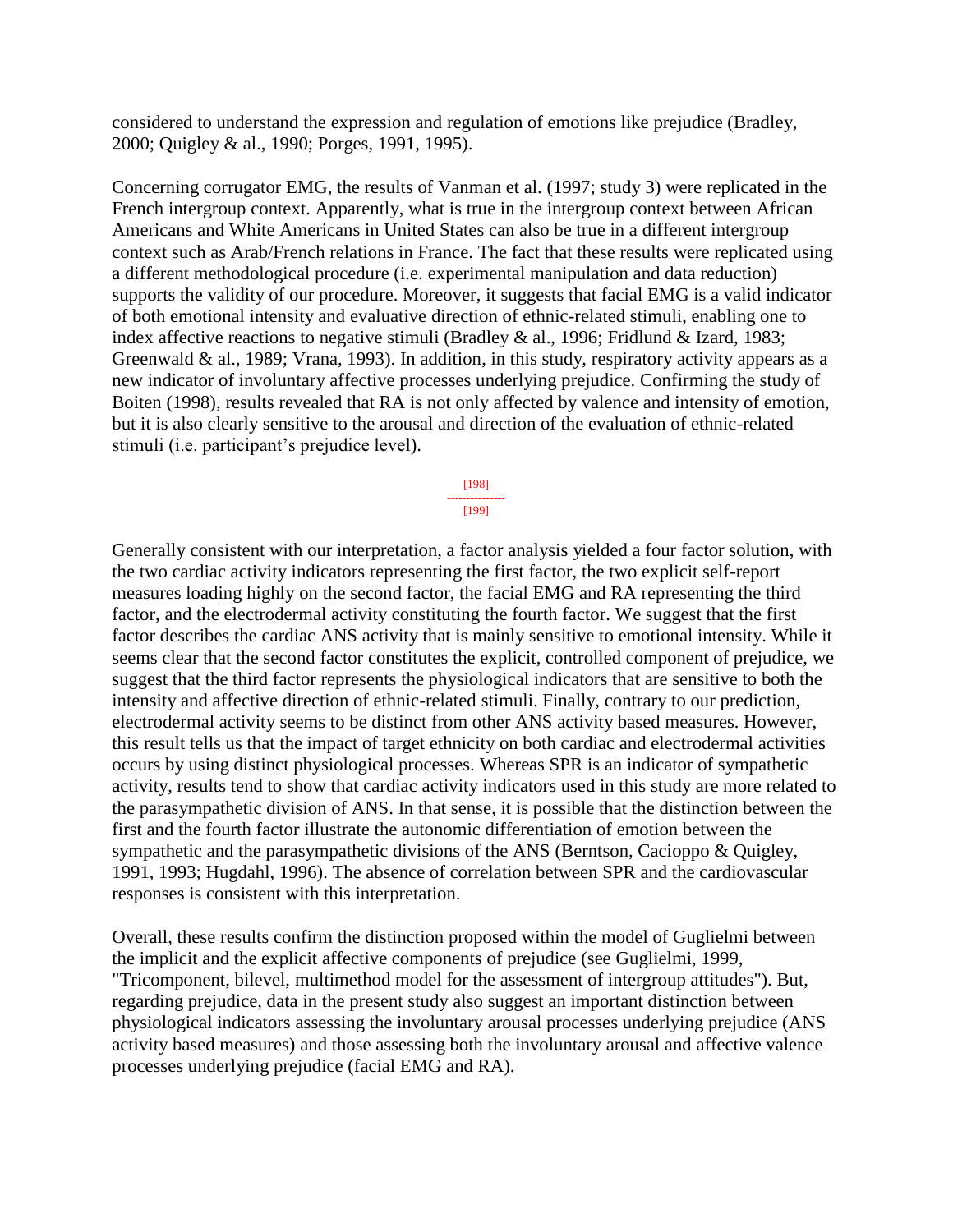There are some limitations in this study that should be addressed in the future. For practical reasons, we always presented the ingroup target first, and the outgroup target second. We did this so as to eliminate a habituation effect. Psychophysiological responses tend to decrease with time (habituation). This means that over time we would expect that heart rate, EMG activity, skin potential responses and respiratory activity would decrease more during exposure to the Arab target since this was always presented second. With the exception of respiratory activity (which needs to be interpreted with caution), the results were exactly the opposite. Thus it cannot be said that habituation affected the outcomes of this study. Nonetheless, these results should be replicated using a random design that control for habituation. Additionally, an experimental paradigm using interactions with real outgroup members, as opposed to computer representations, and a more sophisticated explicit measure of prejudice would add considerably to the validity of these results.

Given the relative paucity of research on the psychophysiological bases of prejudice, the data presented in this study clearly support the need for further research in this area. Not only have we replicated previous findings, something that is of vital importance in a newly emerging field of inquiry, but we have also documented the role of some new psychophysiological indicators that are relatively independent of self-reports measures. This means that assessing prejudice with traditional questionnaire measures reveal only one dimension of the multifaceted nature of prejudice. Only by gathering more information on other dimensions can we progress toward a better and more complete understanding of the complex human reactions to ingroup and outgroup members.

> [199] --------------- [200]

#### **ENDNOTES**

[1] The autonomic nervous system regulates the internal environment of our body and provides the appropriate internal state to meet shifts in both internal and external demands. It is composed of two subsystems: the sympathetic and parasympathetic nervous systems. These subsystems represent neural control systems that originate in the brain and contribute to the regulation of a variety of target organs and viscera. Most of our organs are innervated by both the sympathetic and parasympathetic nervous systems (e.g. heart). Others, such as sweat glands, are solely innervated by the sympathetic nervous system. The study of heart activity (with electrocardiogram) open a window on sympathetic and parasympathetic influences on this organ, while the study of sweating activity (electrodermal activity) inform on sympathetic activity solely.

[2] Portrait of each target was presented during a brief delay (150 ms) in the center of the screen in order to insure that race would be the main information perceived by participants. This procedure had been pre-tested on 5 participants. After exposure to the two target ethnic portraits, they were asked to recall all the elements that they had seen during exposure. The only information that the participants recalled about the portraits was that one target stimulus was a French male and the other an Arab male. Portraits used in this experiment were adapted from those used by Dovidio, Kawakami, Johnson, Johnson, & Howard (1997). These two portraits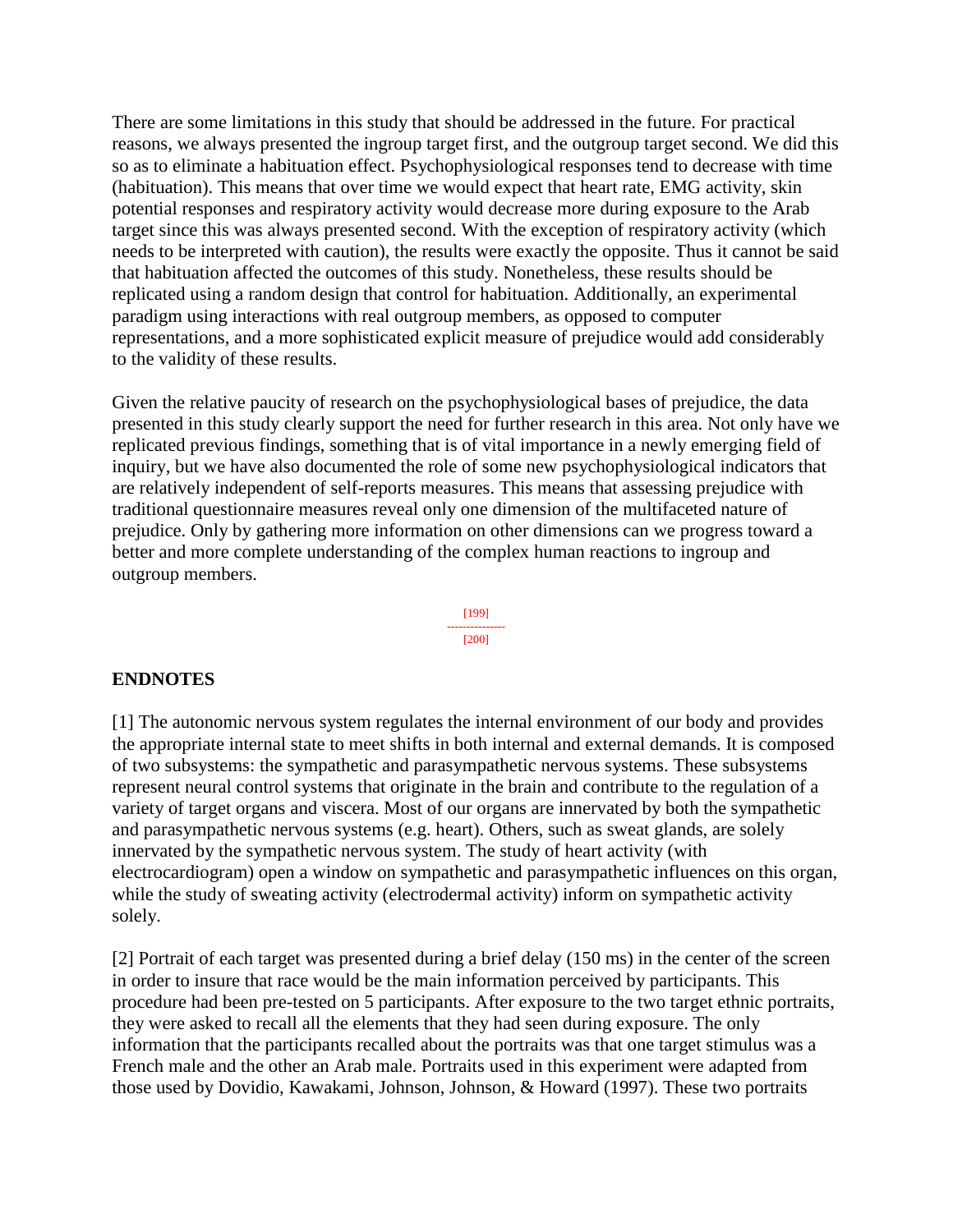were comparable in perceived attractiveness, intelligence, friendliness, and likeability (see. Dovidio & al., 1997).

[3] In a pre-test done with 120 psychology students, we validated our self-report measures of prejudice by examining their relationships with two valid measures: the generalized prejudice scale towards Arabs and an ingroup bias measures against Arabs ( Dambrun & Guimond, 2001; Guimond & Dambrun, 2002; Guimond, Dambrun, Duarte & Michiniv, in press). Using likeability and cleaverness ratings of Arabs, two indicators were computed: the relative negative ratings and the absolute negative ratings. The results revealed that both indicators were strongly related in the expected direction to the generalized prejudice scale and to the ingroup bias measure. More specifically, the relative negative ratings and the absolute negative ratings were significantly and positively related to the scale of generalized prejudice toward Arabs (respectively,  $r = .38$ ,  $p < .001$  and  $r = .32$ ,  $p < .001$ ) and to the measure of ingroup bias against Arabs (respectively,  $r = .40$ ,  $p < .001$  and  $r = .33$ ,  $p < .001$ ).

[4] Analysis of covariance testing the target ethnicity effect on RMSSD scores, with respiratory activity as covariate, revealed the same basic effect reported in Table 1. According to Berntson et al. (1997), because this RMSSD target ethnicity effect is not affected by respiratory activity, it can be interpreted as a pure parasympathetic effect.

# **REFERENCES**

Allport, G.W. (1954). "*The nature of prejudice*". Reading, MA: Addison-Wesley.

Berntson G. G., Bigger J. T. Jr., Eckberg D. L., Grossman P., Kaufmann P. G., Malik M., Nagaraja H. N., Porges S. W., Saul J. P., Stone P. H. & van der Molen M. W. (1997). "Heart rate variability: origins, methods, and interpretive caveats." *Psychophysiology, 34*:623-648.

Berntson G. G., Cacioppo, J. T., & Quigley, K. S. (1991). "Autonomic determinism: The modes of autonomic control, the doctrine of autonomic space, and the laws of autonomic constraints." *Psychological Review*, *98*:459-487.

Berntson G. G., Cacioppo, J. T., & Quigley, K. S. (1993). "Cardiac psychphysiology and autonomic space in humans: Empirical perspectives and conceptual implications." *Psychological Bulletin*, *114*:296-322.

> [200] --------------- [201]

Blascovich, J., Mendes, W.B. (2000). "Challenge and threat appraisals: The role of affective cues." In J. Forgas (Ed.), *Feeling and thinking: The role of affect in social cognition* (pp. 59-82). Paris: Cambridge University Press.

Blascovich, J., Mendes, W.B., Hunter, S.B., Lickel, B., & Kowai-Bell, N. (2001). "Perceiver threat in social interactions with stigmatized others." *Journal of Personality and Social Psychology*, *80*:253-267.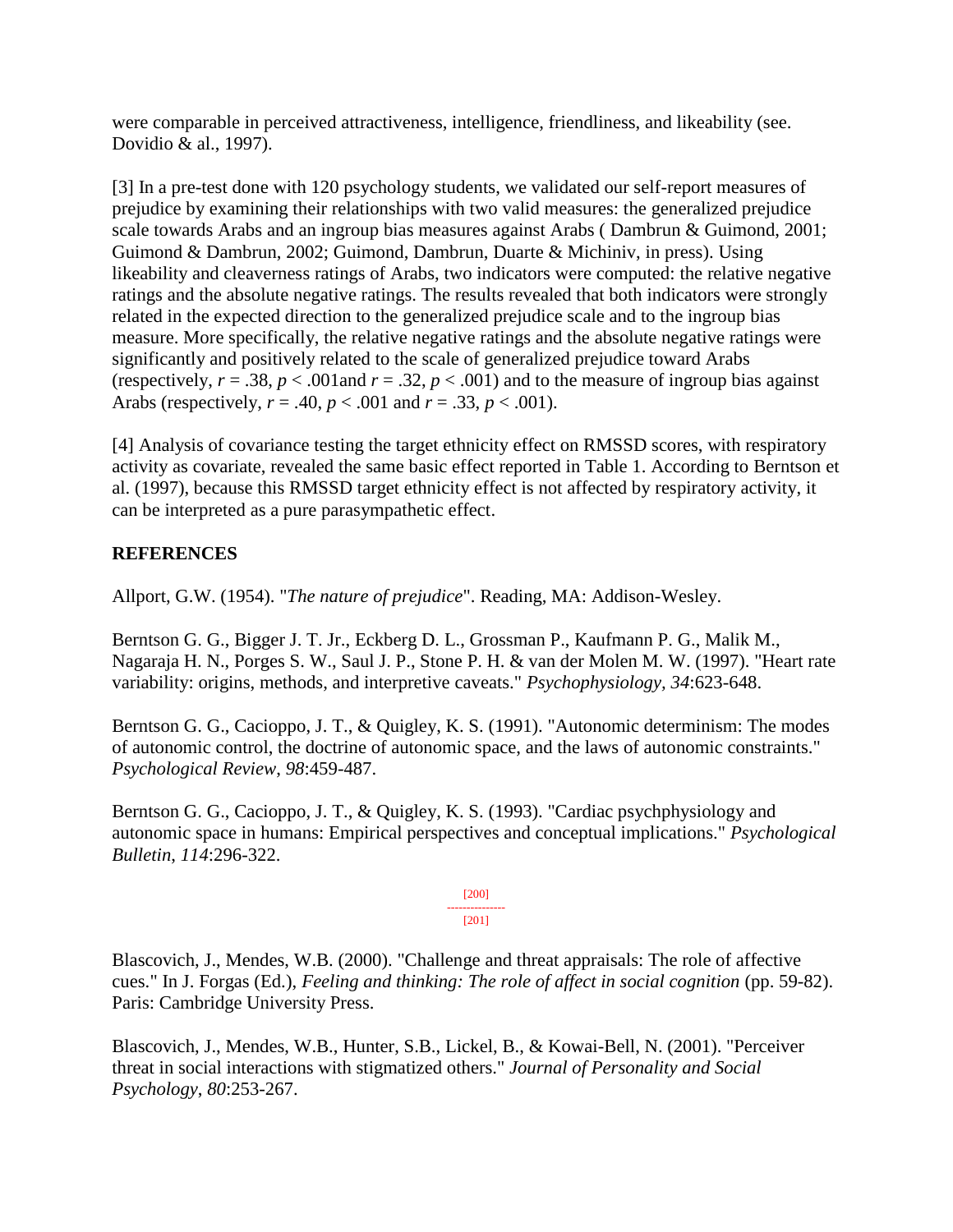Blascovich, J., & Tomaka, J. (1996). "The biopsychology model of arousal regulation." *Advances in Experimental Social Psychology*, *28*:1-51.

Boiten, F.A. (1998). "The effects of emotional behaviour on components of the respiratory cycle." *Biological Psychology*, *49*:29-51.

Bradley M. M., Cuthbert B. N. & Lang P. J. (1996). "Picture media and emotion: effects of a sustained affective context." *Psychophysiology, 33*:662-670.

Bradley M. M. (2000) "Emotion and motivation." In J. T. Cacioppo, L. G. Tassinary & G. G. Berntson (Eds.) *Handbook of Psychophysiology* (pp. 602-642). New York: Cambridge University Press.

Brauer, M., Wasel, W., Niedenthal, P. M. (2000). "Implicit and explicit components of prejudice." *Review of General Psychology*, *4*:*79*-101.

Cacioppo, J. T. & Sandman, C. A. (1981). "Psychophysiological functioning, cognitive responding, and attitudes." In R. E. Petty, T. M. Ostrom, & T. C. Brock (Eds.), *Cognitive responses in persuasion* (pp. 81-103). Hillsdale, NJ : Lawrence Erlbaum Associates, Inc.

Cacioppo, J. T., Petty, R. E., Losch, M. E., & Kim, H. S. (1986). "Electromyographic activity over facial muscle regions can differentiate the valence and intensity of affective reactions." *Journal of Personality and Social Psychology*, *50*:260-268.

Cacioppo, J. T., Tassinary, L. G., & Fridlund, A. J. (1990). "The skeletomotor system." In J. T. Cacioppo & L. G. Tassinary (Eds.), *Principles of Psychophysiology: Physical, Social, and Inferential Elements* (pp. 325-384). New York: Cambridge University Press.

#### [201] ---------------  $[202]$

Cook, S. W. & Selltiz, C. (1964). "A multiple-indicator approach to attitude measurement." *Psychological Bulletin*, *62*:36-55.

Dambrun, M., & Guimond, S. (2001). "La théorie de la privation relative et l'hostilité envers les Nord-Africains. [Relative deprivation theory and hostility towards North Africans]." *Revue Internationale de Psychologie Sociale/International Review of Social Psychology*, *14*:57-89.

Dovidio, J. F., Kawakami, K., Johnson, C., Johnson, B., & Howard, A. (1997). "On the nature of prejudice: Automatic and controlled processes." *Journal of Experimental Social* Psychology, *33*:510-540.

Fazio, R. H., Jackson, J. R., Dunton, B. C., and Williams, C. J. (1995). "Variability in automatic activation as an unobrusive measure of racial attitudes: A bona fide pipeline?" *Journal of Personality and Social Psychology*, *69*:1013-1027.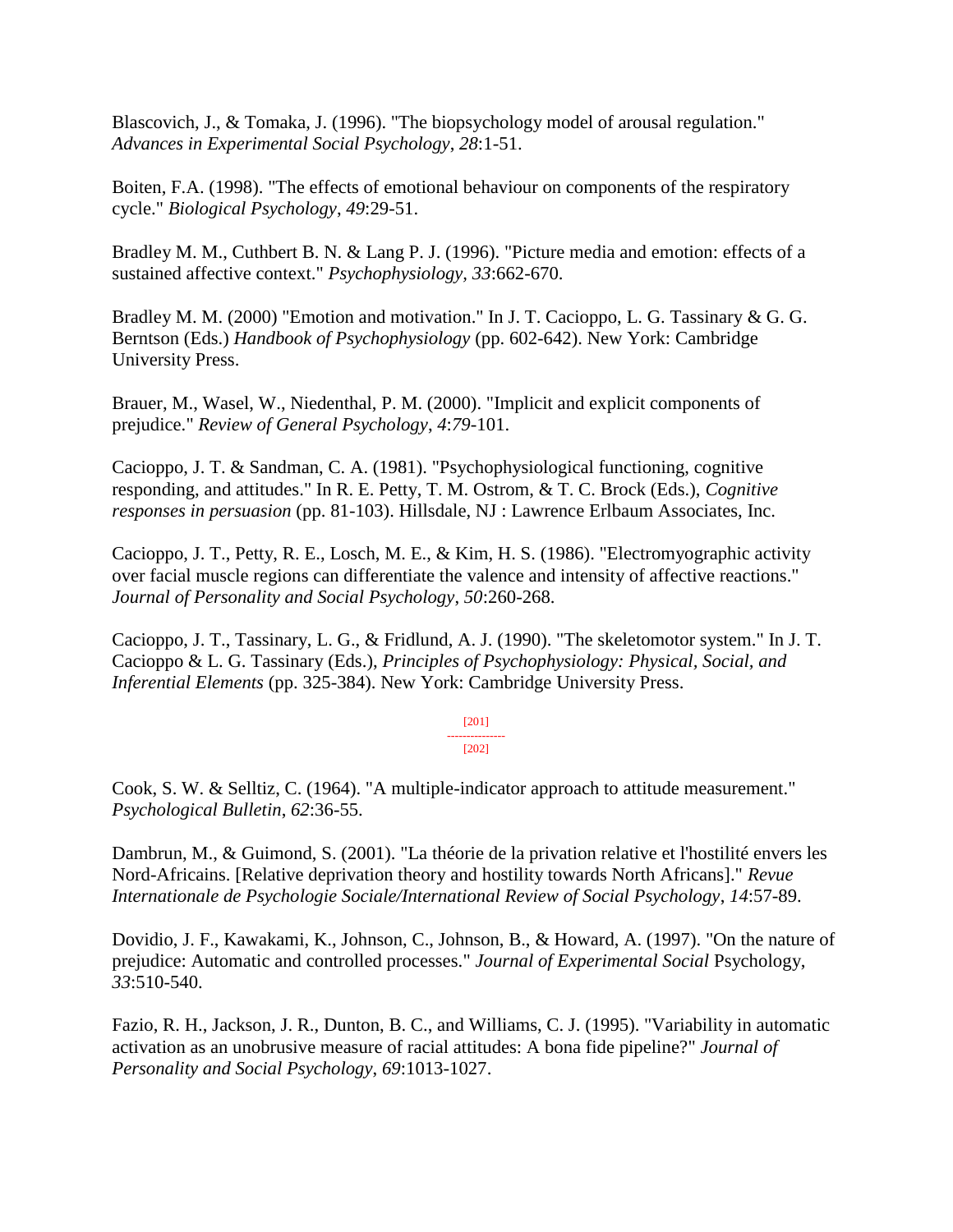Feleky, A. (1914). "The influence of the emotions on respiration." *Psychological Review*, *1*:218- 241.

Fridlund, A. J. & Izard, C. E. (1983). "Electromyographic studies of facial expression of emotion and patterns of emotion." In J. T. Cacioppo & R. E. Petty (Eds.), *Social Psychophysiology* (pp. 243-280). New York: Guildford.

Greenwald, A. G. and Banaji, M. R. (1995). "Implicit social cognition: Attitudes, self-esteem, and stereotypes." *Psychological Review*, *102*:4-27.

Greenwald, M. K., Cook, E. W. & Lang, P. J. (1989). "Affective judjment and psychophysiological response: dimensional covariation in the evaluation of pictural stimuli." *Journal of Psychophysiology*, *3*:51-64.

Grieve, D. W., & Cavanaugh, P.R. (1973). "The quantitative analysis of phasic electromyograms." In J. E. Desmedt (Ed.), *New developments in electromyography and clinical neurophysiology* (Vol. 2, pp. 487-496). Basel: Karger.

Guglielmi, R. S. (1999). "Psychophysiological Assessment of Prejudice : Past Research, Current Status, and Future Directions." *Personality and Social Psychology Review, 2*:123-157.

Guimond, S. & Dambrun, M. (2002). "When prosperity breeds intergroup hostility: The effects of relative deprivation and gratification on prejudice." *Personality and Social Psychology Bulletin*, *28*:900-912.

Guimond, S., Dambrun, M., Michinov, M., & Duarte, S. (in press). "Does social dominance generate prejudice? Integrating individual and contextual determinants of intergroup cognitions." *Journal of Personality and Social Psychology*.

Hilton, J. L. & von Hippel, W. (1996). "Stereotypes." *Annual Review of Psychology*, *47*:237-271.

[202] --------------- [203]

Hugdahl, K. (1996). "Cognitive influences on human autonomic nervous system function." *Current Opinion in Neurobiology*, *6*:252-258.

Kamen, P. W., Krum, H. & Tonkin, A. M. (1996). "Poincare plot of heart rate variability allows quantitative display of parasympathetic nervous activity in humans." *Clinical Science*, *91*:201- 208.

Lorig, T. S. & Schwartz, G. E. (1990). "The pulmonary system." In J. T. Cacioppo & L. G. Tassinary (Eds.), *Principles of Psychophysiology: Physical, Social, and Inferential Elements* (pp. 580-598). New York: Cambridge University Press.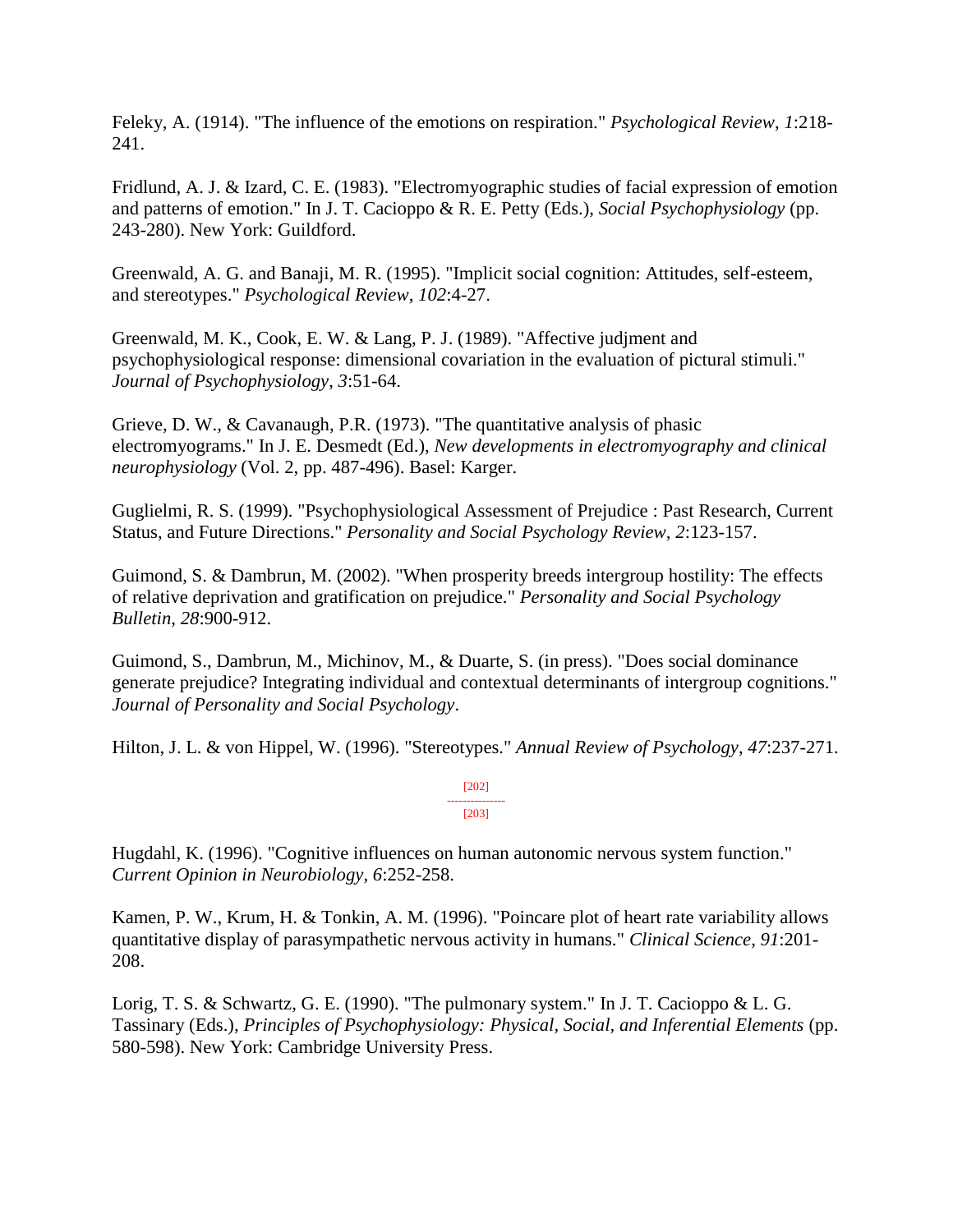Mackie, D. M. & Smith, E. R. (1998). "Intergroup relations ; Insights from a theoretically integrative approach." *Psychological Review*, *105*:499-529.

McConahay, J.B., Hardee, B.B., & Batts, V. (1981). "Has racism declined in America? It depends on who is asking and what is asked." *Journal of Conflict Resolution*, *25*:563-579.

Myers, D. G. (1993). "*Social psychology.*" Fourth edition, McGraw-Hill.

Nisbett, R.E. and Wilson, T.D. (1977). "Telling more than we can know: verbal reports on mental processes." *Psychological Review*, *84*:231-259.

Porges, S. W. (1991). "Vagal tone: an autonomic mediator of affect." In J. A. Garber & K. A. Dodge (Eds.), *The development of affect regulation and dysregulation* (pp.111-128). New York: Cambridge University Press.

Porges, S. W. (1995). "Orienting in a defensive world: mammalian modification of our evolutionary heritage. A polyvagal theory." *Psychophysiology*, *32*:301-318.

Quigley, K. S. & Bernston, G. G. (1990). "Autonomic origins of cardiac responses to nonsignal stimuli in the rat." *Behavioral Neuroscience, 104*:751-762.

Rankin, R. E. & Campbell, D. T. (1955). "Galvanic skin response to negro and white experimenters." *Journal of Abnormal and Social Psychology*, *51*:30-33.

Sgoifo A., De Boer S. F., Buwalda B., Korte-Bouws G., Tuma J., Bohus B., Zaagsma J. & Koolhaas J. M. (1998). "Vulnerability to arrhythmias during social stress in rats with different sympathovagal balance." *American Journal of Physiology*, *275*:460-466.

Sigall, H. & Page, R. (1971). "Current stereotypes: A little fading, a little Faking." *Journal of Personality and Social Psychology*, *18*:247-255.

> [203] --------------- [204]

Stein P. K., Bosner M. S., Kleiger R. E. & Conger B. M. (1994). "Heart rate variability: a measure of cardiac autonomic tone." *American Heart Journal*, *127*:1376-81.

Stephan, W. G. & Stephan, C. W. (1985). "Intergroup anxiety." *Journal of Social Issues*, *41*:157- 175.

Stevenson, I. & Ripley, H. S. (1952). "Variations in respiration and in respiratory symptoms during changes in emotion." *Psychosomatic Medicine*, *14*:476-490.

Task Force of European Society of Cardiology and the North American Society of Pacing and Electrophysiology. (1996). "Heart Rate Variability: Standards of measurement, physiological interpretation, and clinical use." *Circulation*, *93*:1043-1065.